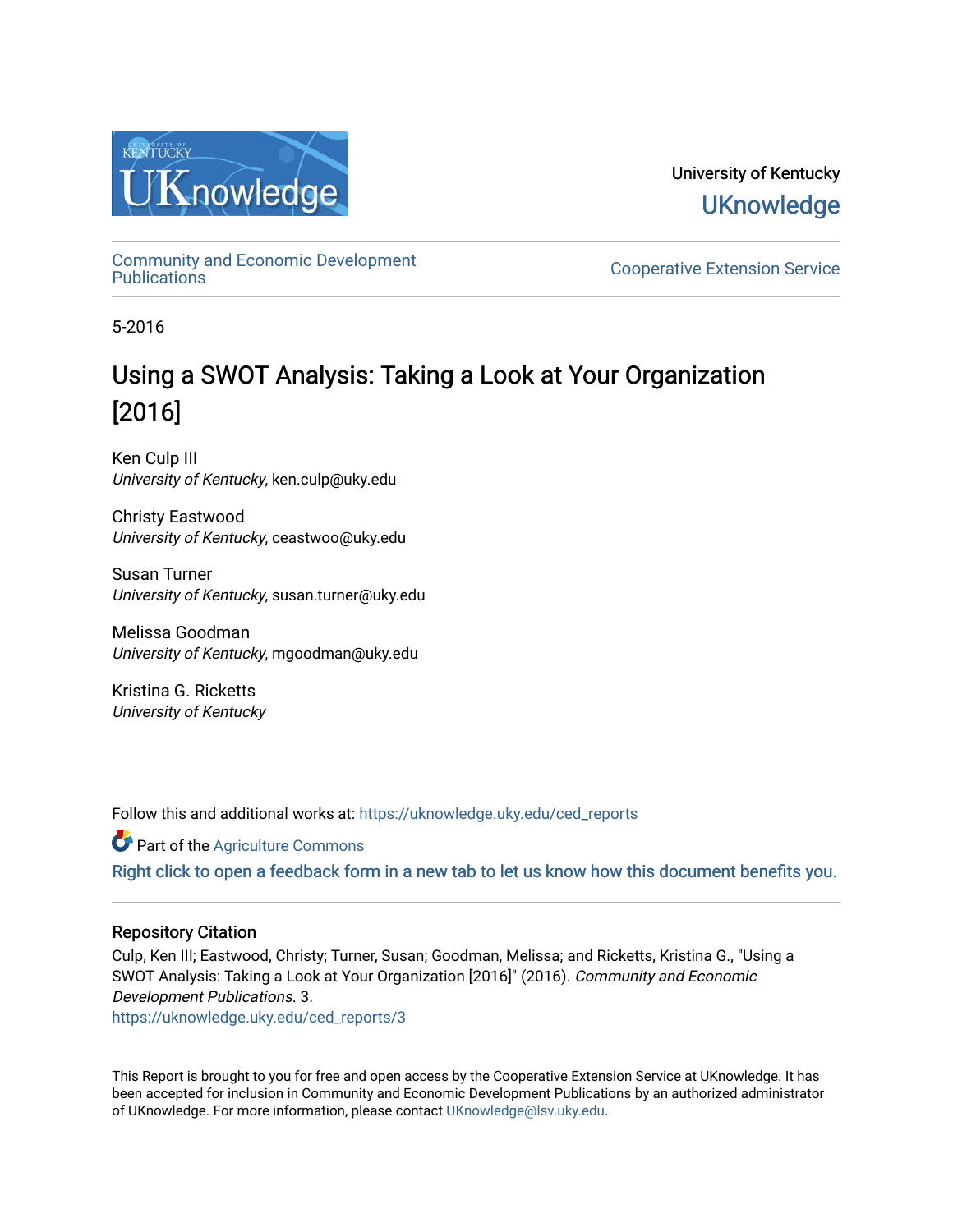#### COOPERATIVE EXTENSION SERVICE

**UNIVERSITY OF KENTUCKY COLLEGE OF AGRICULTURE, FOOD AND ENVIRONMENT, LEXINGTON, KY, 40546**

CLD2-5-4H







# **Facilitator's Guide**

# Using a SWOT Analysis *Taking a Look at Your Organization*

*Nothing stops an organization faster than people who believe that the way you worked yesterday is the best way to work tomorrow.—Jon Madonna*

# **Rationale:**

Effective organizations must use deliberate planning strategies to identify issues and needs.

# **Program Goal:**

To develop the skills necessary to implement and interpret results of a SWOT analysis

# **Program Objectives:**

- To distinguish the elements of an SWOT analysis for organizational growth
- To successfully facilitate a SWOT analysis as an effective planning strategy
- To evaluate SWOT analysis results for application to organizational program planning
- To develop an action plan to move the SWOT analysis results toward a successful outcome

# **Pre-Program Preparation/Materials:**

- Read and make copies of the "Using a SWOT Analysis" fact sheet (CLD2-5).
- Review "Developing and Implementing an Action Plan for Community Organizations" fact sheet (CLD2-6) for background information for Learning Activity 4.
- Print copies of "Figure 1. SWOT Analysis Profile," one per member.
- Print one copy of the "Interpretation and Strategy Worksheet" for recorder.
- Print copies of the "Action Plan Worksheet," one per group.
- Gather index cards (4 colors), spray adhesive, markers, and easel paper.

# **Introduction:**

A SWOT analysis is a deliberate planning method used to evaluate the strengths, weaknesses, opportunities, and threats of an organization or project. The acronym "SWOT" stands for:

- **• S** = Strengths: Internal attributes of the organization that are helpful to achieving the goal(s)
- **• W** = Weaknesses: Internal attributes of the organization that are harmful to achieving the goal(s)
- **• O** = Opportunities: External conditions that are helpful to achieving the goal(s)
- **• T** = Threats: External conditions that could inhibit the achievement of the goal(s)

**A** SWOT analysis is a simple review process. When combined with a goal-setting activity, SWOT is a useful tool that will provide your organization with a roadmap to set and reach its goals successfully.

# **Introductory Activity:**

The SWOT analysis can be helpful in generating ideas and systematically evaluating a project or organization. This process can be used in making decisions, adopting strategies, and creating goals in your personal and organizational life. The following scenario will allow your group to practice determining the differences between strengths, weaknesses, opportunities, and threats.

This leadership curriculum was developed by 4-H Youth Developement agents with University of Kentucky specialists. Examples in the guide are geared toward an 4-H audience. This guide may be reproduced or modified for educational or training purposes and used with other audiences.

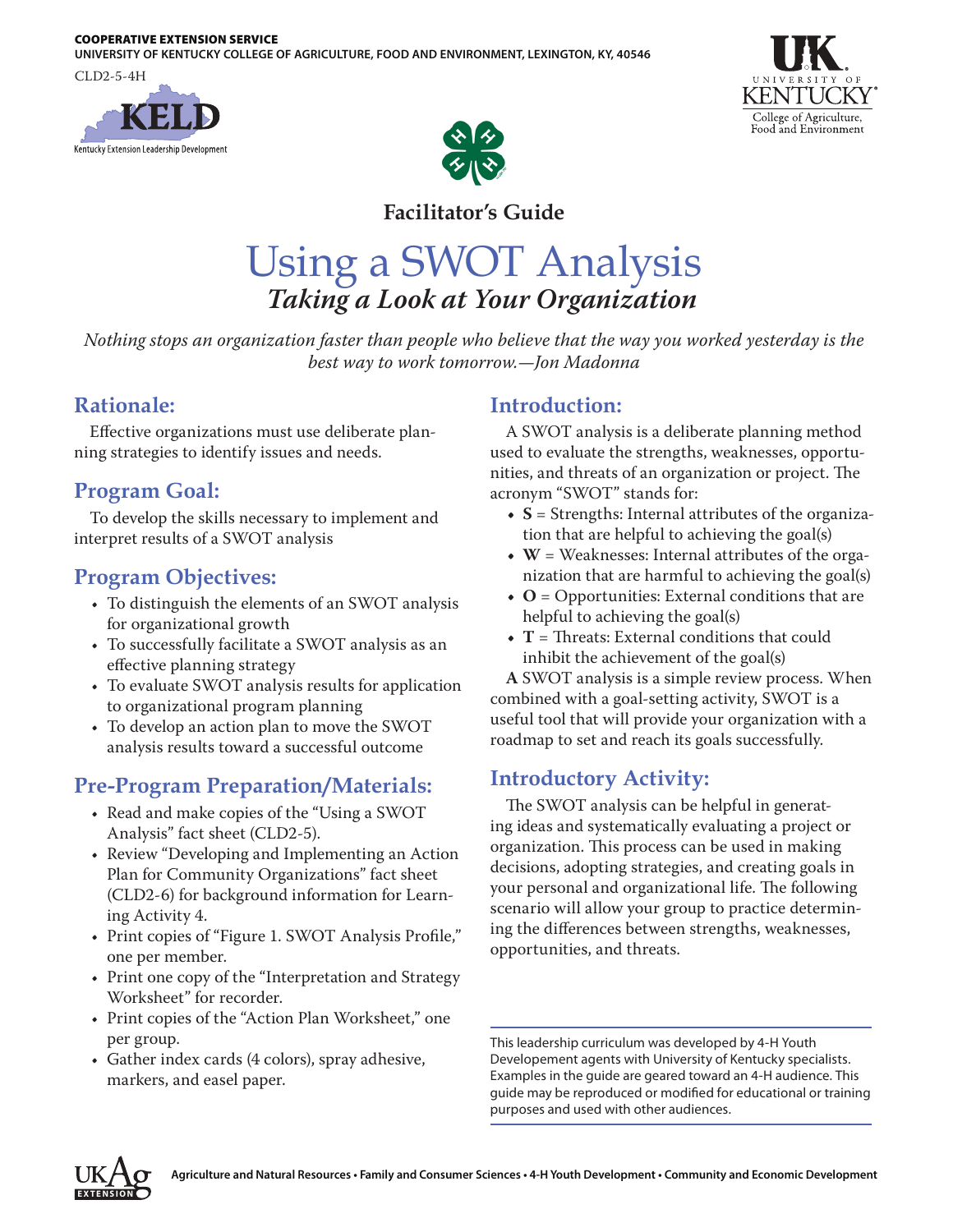## *Scenario: Recruiting Members for the County Teen Club*

The 4-H Council has identified the need to recruit and retain more teens in the county 4-H program. The question to be answered is "What are the strengths, weaknesses, opportunities and threats facing the expanding 4-H teen involvement in Jasper County?" The president asks the council members to discuss the strengths, weaknesses, opportunities, and threats involved in recruiting and retaining more teens. Members will gather their thoughts and write their responses on the appropriate index card.

#### **Activity Directions:**

- Identify the question to be answered or the scenario to be addressed.
- Write the question or scenario on a sheet of post-it note flip chart paper and affix to the wall or easel.
- Draw the SWOT diagram on a sheet of post-it note flip chart paper and affix to the wall or easel, then spray the diagram with adhesive.
- Distribute colored index cards. (Use a different color for strength, weakness, opportunity, and threat.)
- Label four small containers or baskets with the words "strength," "weakness," "opportunity," and "threat."
- Ask participants to answer the question and indicate responses on the appropriate cards (strength, weakness, opportunity, threat).
- Ask each member to place comment card(s) in the appropriate container/basket.
- Take turns taking comment cards out of the four containers/baskets, and use the following discussion questions as a guide.
	- » Why did you place that card in that particular basket?
	- » Did some comment cards fall into more than one category?
	- » Who needs to be at the table for the discussion? Internal participants? External participants?
	- » What are the next steps for the Council?

## **Objective 1: To distinguish the elements of an SWOT analysis for organizational growth**

## *Learning Activity 1:*

Draw a SWOT analysis table illustration (see Figure 1) on a flip chart pad and explain each letter of the acronym SWOT. Clearly review/explain each component of the SWOT analysis (strengths, weaknesses, opportunities, threats).

Ask the audience:

- How do you think a SWOT analysis could be undertaken within your organization?
- How would knowing each of these aspects (strengths, weaknesses, opportunities, threats) help to improve your organization?

NOTE: Focus on each of these aspects separately if you have time.

**Objective 2: To successfully facilitate a SWOT analysis as an effective planning strategy**

## *Learning Activity 2: Let's Think About It*

A SWOT analysis is basically a guided brainstorm on a specific topic or question. Through facilitation, a SWOT analysis uses open-ended questions to create more a meaningful and productive discussion.

**Helpful Facilitation Tips:** The participants should lead the discussion, and the facilitator should only speak when needed. Ask each member to post their completed color-coded index cards on the appropriate grid on the SWOT Profile diagram on the post-it note flip chart paper.

### *Activity Directions:*

- Give participants the following examples of what circumstances contribute to strengths, weaknesses, opportunities, and threats.
- Facilitate the discussion.
	- » Be honest and real.
	- » Be constructive while truth telling.
	- » Put your feet in someone else's shoes.
	- » Be open-minded and think outside the box.
	- » Consider changes in society.

#### **Strengths:**

- What do we do well?
- What advantages do we have?
- What are our resources and assets?
- What do others acknowledge as strengths of our organization?

#### **Weaknesses:**

- What could we do better?
- What challenges or obstacles are inhibiting our growth?
- What problems must we overcome?
- What are the vulnerabilities of our organization, its programs, and its clientele?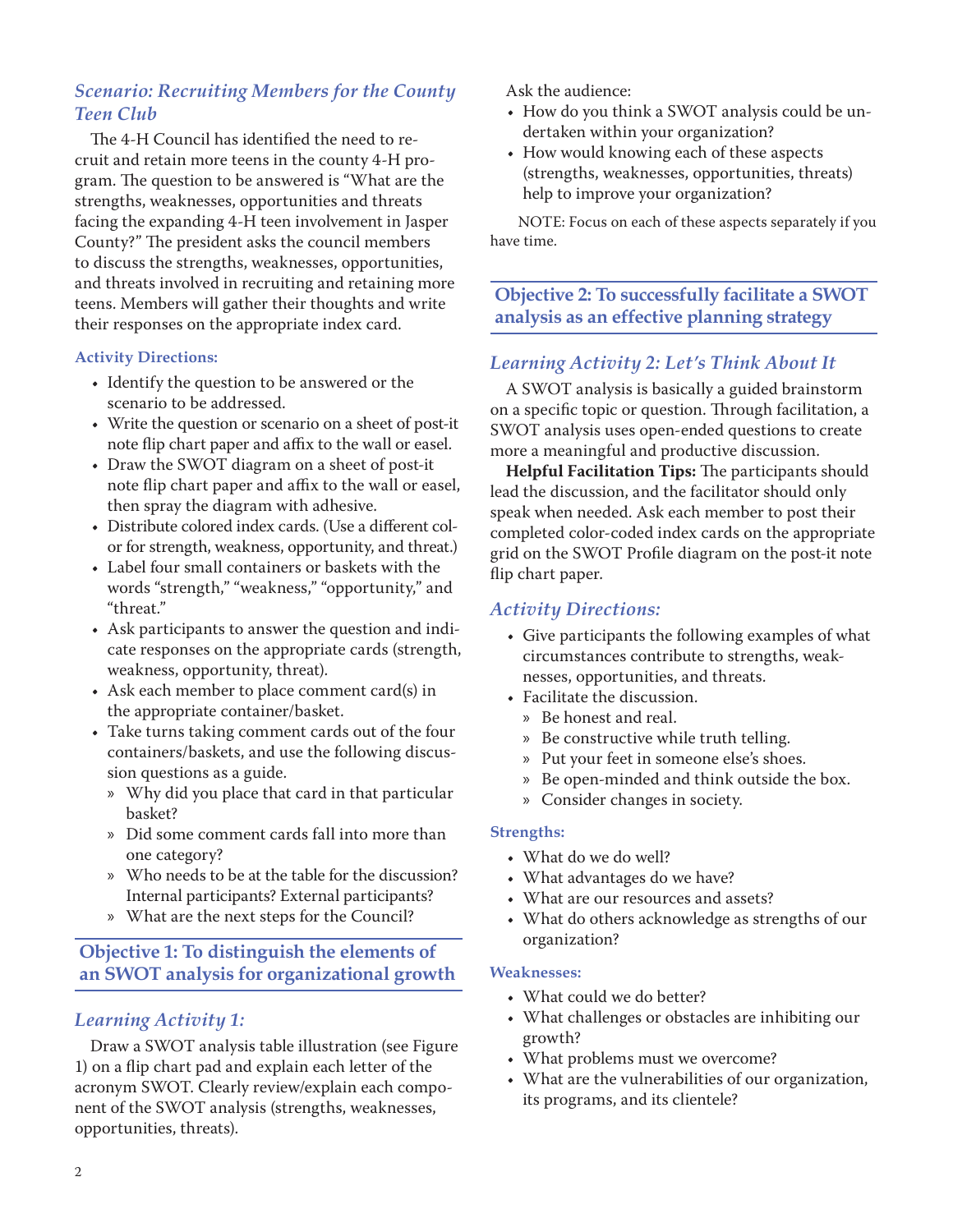#### **Opportunities:**

- What do we know about but have not been able to try?
- What new frontiers we can explore?
- What resources are available that we have not yet utilized or tapped?
- Does the potential exist for community partnerships that we could build?

#### **Threats:**

- What outside issues block the progress of our organization?
- How are we competing with other programs or organizations for resources or clientele?
- How are the demographics of our volunteers or clientele changing?
- Where are the risks facing our organization, its programs, and its clientele?

## **Objective 3: To evaluate SWOT analysis results for application to organizational program planning**

## *Learning Activity 3: Interpreting the Meaning: So What?*

Interpreting a SWOT analysis can be done as a group or individually. This activity uses the "Interpretation and Strategy Worksheet" to identify emerging themes. An easy way to do this is to categorize the cards in each quadrant of the SWOT profile, organizing them into theme groups. Themes with the most responses are those that need the most attention and should be added to the action plan. (It is not unusual for similar responses to be identified in multiple quadrants of the SWOT profile.)

#### **Activity Directions:**

- The facilitator should identify a recorder and teams of people to categorize the emerging themes in each quadrant of the SWOT profile.
- The teams will identify the themes in each quadrant of the SWOT profile.
- The recorder will transfer the themes onto the "Interpretation and Strategies Worksheet" or easel paper.
- Allow participants to discuss strategies for strengths/opportunities and weaknesses/ opportunities.
- Allow participants to discuss strategies for strengths/threats and weaknesses/threats.
- Facilitator should lead discussion of common themes.
- Recorder should make note of discussion.
- Use the following questions to facilitate discussion:
	- » What do these results tell us?
	- » What decisions need to be made?
- Specifically, you'll want to ask the group the following questions:
	- » How can we leverage each one of our strengths?
	- » How can we improve upon each weakness?
	- » How we can capitalize on each opportunity?
	- » How can we minimize each threat?
	- » Are we ready to proceed?
	- » If yes, then what is our first step of action?
	- » If not, what needs to be done before we can proceed?

**Objective 4: To develop an action plan to move the SWOT analysis results toward a successful outcome**

### *Learning Activity 4: Application to Action: Creating an Action Plan*

Successful organizations build on their strengths, overcome their weaknesses, capitalize on their opportunities, and provide protection from threats. Through conducting the SWOT analysis in Activity 2 "Let's Think about It," council members have identified the strengths, weaknesses, opportunities, and threats of the county 4-H teen program in regard to membership recruitment and retention. Through Activity 3, members interpreted the SWOT analysis utilizing the SWOT "Interpretation and Strategy Worksheet" to further understand steps that can be taken to proceed with increasing membership and involvement.

In this activity, participants will create an action plan using the strategies identified in Learning Activity 3. An indication of a successful organization is the ability to take appropriate action when needed. The action plan is a useful tool to define goals with target completion dates and specific activities and outcomes. Participants should focus on attainable results. The action plan should be written in a "SMART" format. Writing all objectives, goals, and action steps in a SMART format will ensure that they are worded in such a way as to be easily accomplished.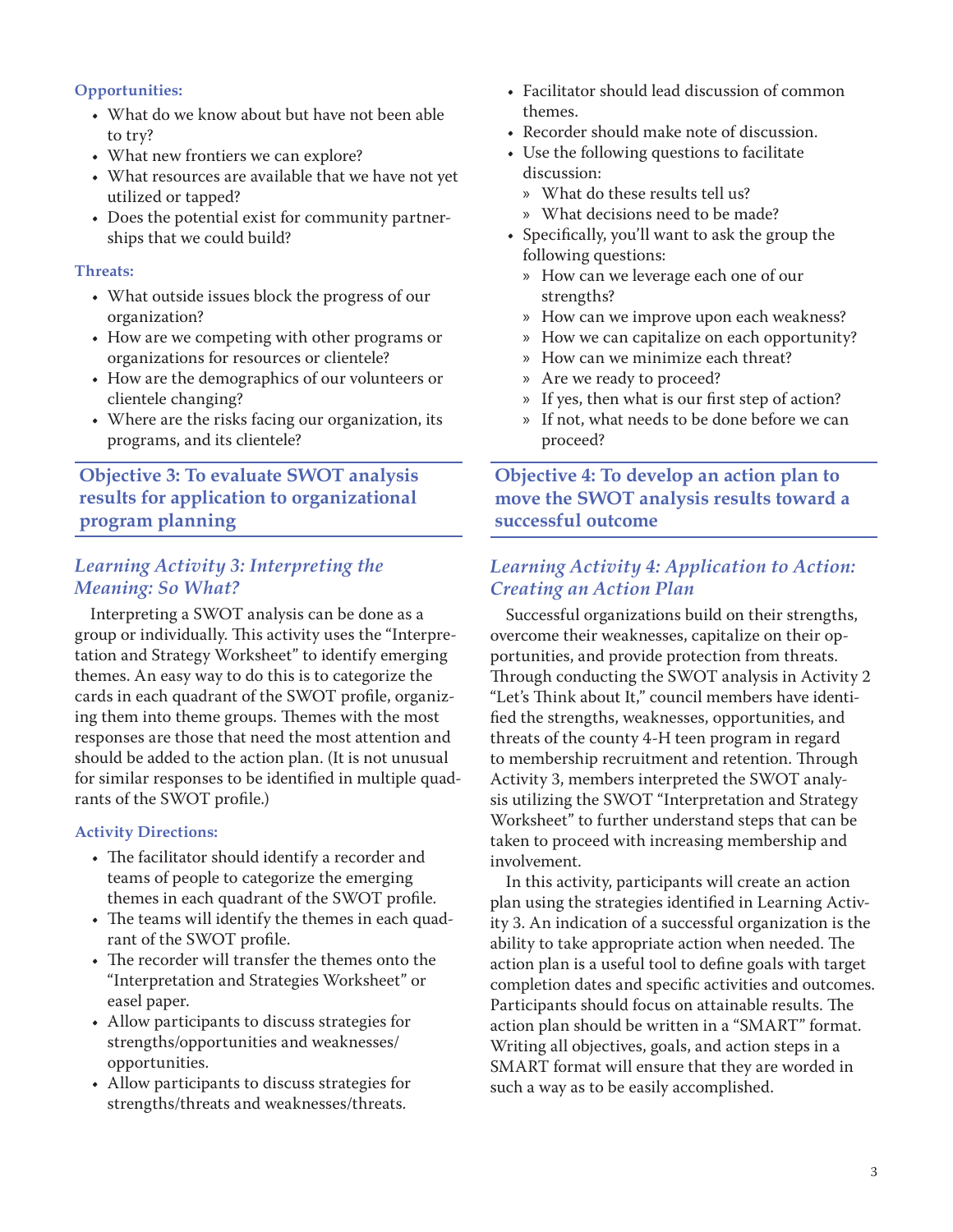#### **Build an Action Plan using SMART Goals**

- **• S**pecific
- **• M**easurable
- **• A**ction-Oriented
- **• R**ealistic
- **• T**ime-Sensitive

#### **Activity Directions:**

- Review "Developing and Implementing an Action Plan for Community Organizations" fact sheet for background information.
- Facilitate the group working through the action plan worksheet.
- Utilize the "Interpretation and Strategies Handout" to complete the action plan.
- Discuss the actions that could be taken to accomplish the objective of increasing membership and retention in the county 4-H teen program.
- As a group, choose at least three goals to map out on the action plan worksheet. (See the example on the action plan worksheet.)
- If the group is large (more than 15 individuals), ask participants to break into groups of three to five people.
- After the action plan is completed, the facilitator may choose to lead a discussion using the following questions:
	- » Are the strengths, weaknesses, opportunities, and threats of the organization visible in the action plan?
	- » Are the strategies discussed in Activity 3 (how to leverage each strength) visible in the action plan?
	- » How could this action plan benefit the organization?
	- » How can an organization make sure the action plan is carried out?
	- » How can we utilize this process in our own club or community?

## **Summary**

A SWOT analysis is a useful planning tool for groups, organizations, and communities. It is important to understand a SWOT analysis, how to successfully facilitate a SWOT analysis, and how to apply the results once the analysis is finished by creating an action plan. When done successfully, this process can assist an organization in articulating and reaching its goals.

## **References:**

Impact Alliance (2000). User's guide for SWOT analysis. [http://www.impactalliance.org/file\\_download.](http://www.impactalliance.org/file_download.php?location=S_U&filename=10227014460SWOT_Guide.pdf) [php?location=S\\_U&filename=10227014460SW](http://www.impactalliance.org/file_download.php?location=S_U&filename=10227014460SWOT_Guide.pdf) [OT\\_Guide.pdf](http://www.impactalliance.org/file_download.php?location=S_U&filename=10227014460SWOT_Guide.pdf).

- Empowering Leaders in Kentucky (ELK). [http://www.](http://www.ca.uky.edu/kccl/elk.php) [ca.uky.edu/kccl/elk.php](http://www.ca.uky.edu/kccl/elk.php).
- SWOT Strategies Worksheet. [http://www.amces.com/](http://www.amces.com/resources.htm) [resources.htm](http://www.amces.com/resources.htm).
- Culp, III, Ken. Developing and Implementing an Action Plan for Community Organizations: Giving New Direction to Established Organizations. KELD factsheet (CLD2-6). http://www2.ca.uky.edu/agcomm/pubs/CLD2/CLD26/CLD26.pdf.

Adapted by Ken Culp, III, Principal Specialist for Volunteerism, Department of 4-H Youth Development and Adjunct Associate Professor, Department of Family Sciences; Christy Eastwood, Boone County 4-H Youth Development Agent; and Susan Turner, Monroe County 4-H Youth Development Agent, from original materials developed by: Melissa Goodman, Hickman Co. FCS agent, and Kristina G. Ricketts, Leadership Development Specialist, University of Kentucky.

Educational programs of Kentucky Cooperative Extension serve all people regardless of race, color, age, sex, religion, disability, or national origin. Issued in furtherance of Cooperative Extension work,<br>Acts of May 8 and ment, Lexington, and Kentucky State University, Frankfort. Copyright © 2016 for materials developed by University of Kentucky Cooperative Extension. This publication may be reproduced in portions or its entirety for educational or nonprofit purposes only. Permitted users shall give credit to the author(s) and include this copyright notice. Publications are also available on the World Wide Web at www. ca.uky.edu.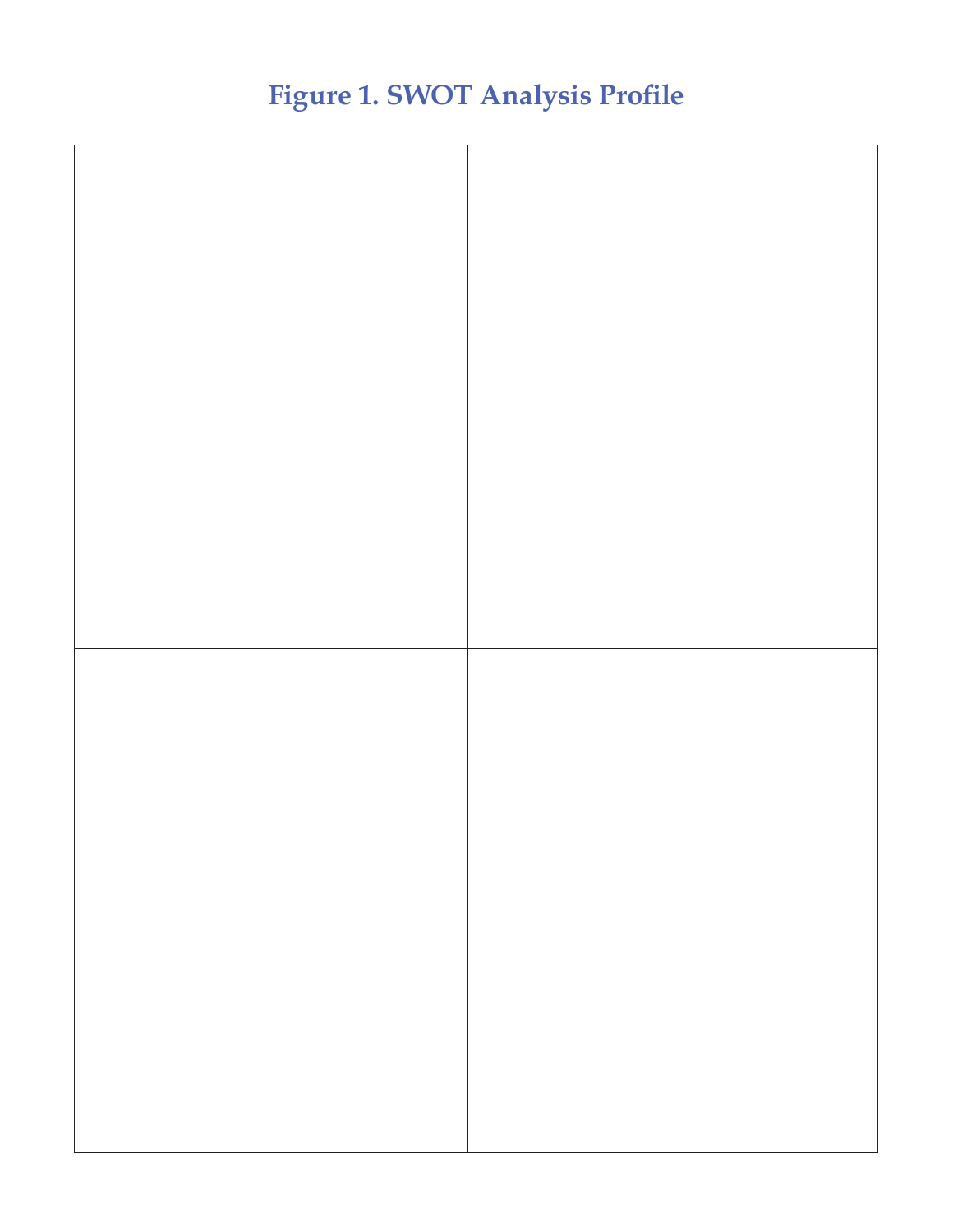# **Interpretation and Strategy Worksheet**

**Instructions:** Transfer the top three emerging categories from each quadrant of the SWOT analysis and insert them in the appropriate box on this chart.

| <b>SWOT - List top three</b> |                     |                          |             |  |  |  |
|------------------------------|---------------------|--------------------------|-------------|--|--|--|
| <b>Strengths (S)</b>         | <b>Weakness (W)</b> | <b>Opportunities (O)</b> | Threats (T) |  |  |  |
|                              |                     |                          |             |  |  |  |
|                              |                     |                          |             |  |  |  |
|                              |                     |                          |             |  |  |  |
|                              |                     |                          |             |  |  |  |
|                              |                     |                          |             |  |  |  |
|                              |                     |                          |             |  |  |  |
|                              |                     |                          |             |  |  |  |
|                              |                     |                          |             |  |  |  |
|                              |                     |                          |             |  |  |  |
|                              |                     |                          |             |  |  |  |
|                              |                     |                          |             |  |  |  |
|                              |                     |                          |             |  |  |  |
|                              |                     |                          |             |  |  |  |
|                              |                     |                          |             |  |  |  |
|                              |                     |                          |             |  |  |  |
|                              |                     |                          |             |  |  |  |
|                              |                     |                          |             |  |  |  |
|                              |                     |                          |             |  |  |  |
|                              |                     |                          |             |  |  |  |
|                              |                     |                          |             |  |  |  |
|                              |                     |                          |             |  |  |  |
|                              |                     |                          |             |  |  |  |
|                              |                     |                          |             |  |  |  |
|                              |                     |                          |             |  |  |  |
|                              |                     |                          |             |  |  |  |
|                              |                     |                          |             |  |  |  |
|                              |                     |                          |             |  |  |  |
|                              |                     |                          |             |  |  |  |